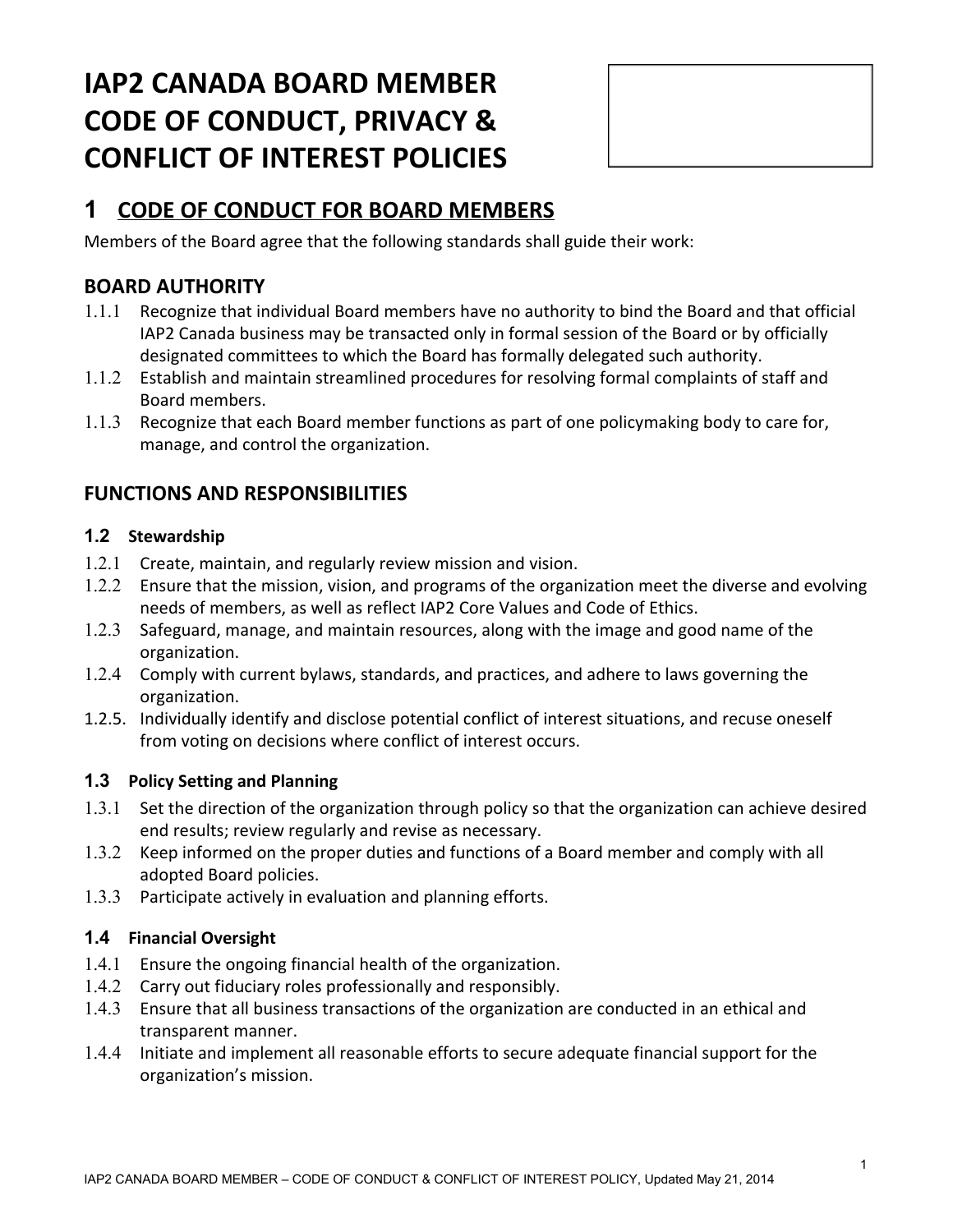#### **1.5 Performance**

- 1.5.1 Regularly attend Board meetings and important related meetings.
- 1.5.2 Participate actively in the Board's work as a member of committees and other groups.
- 1.5.3 Volunteer for and willingly accept assignments and complete them thoroughly and on time.
- 1.5.4 Stay informed about committee and Board matters and be well-prepared for all meetings.

### **RELATIONSHIPS**

#### **1.6 Board and Committees**

- 1.6.1 Maintain a mutually respectful, collaborative, and supportive working environment with other members.
- 1.6.2 Respect the rights of others to hold and express differing opinions.
- 1.6.3 Get to know others in the group and build collegial working relationships that contribute to consensus building.
- 1.6.4 Conduct all business openly and transparently.

#### **1.7 Members**

- 1.7.1 Provide leadership to the organization while respecting and balancing the need for consultation with the members.
- 1.7.2 Responsibly represent member interests.
- 1.7.3 Maintain regular communication with members to promote understanding and respect between the Board and members around the world.

#### **1.8 Community**

- 1.8.1 Define the results and ends the organization is trying to achieve with the public and stakeholders, and ensure communication and marketing are in line with the mission and vision
- 1.8.2 Represent the Board and the organization professionally when dealing with the media, the public, or other organizations.

#### **1.9 Staff**

- 1.9.1 Work collaboratively with staff.
- 1.9.2 Recognize that it is the responsibility of the Board to ensure that all programs and initiatives are properly administered but that individual Board members do not act in the role of administrator or staff.
- 1.9.3 Hold staff accountable for the implementation of Board policies and the overall management of the organization.
- 1.9.4 Support the efforts of staff so that they may perform their assigned responsibilities to the highest professional standards.
- 1.9.5 Collaborate with staff to regularly evaluate the Managing Director's performance.

All members of the IAP2 Canada Board shall annually sign a statement acknowledging that they will abide by this Code of Conduct.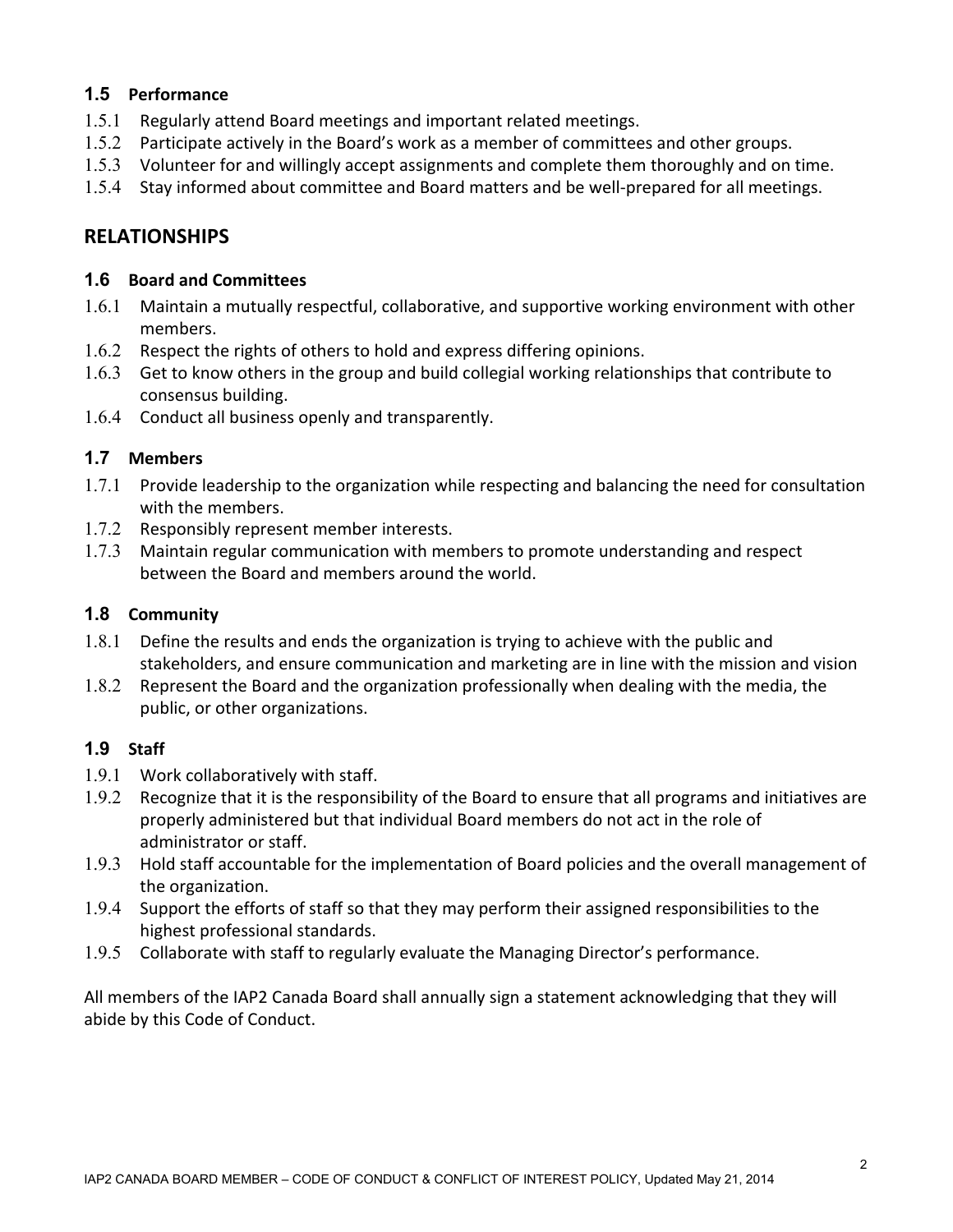# **2 Privacy Policy**

This policy provides direction on collecting, storing, managing, and disseminating personal information collected by IAP2 Canada.

#### **2.1 Collecting Personal Information**

- 2.1.1 Information is collected solely to conduct and communicate IAP2 Canada business and information.
- 2.1.2 All information-collection materials will include reference to IAP2 Canada Privacy Policy and include the purpose and use of information collected.
- 2.1.3 Personal information may be collected and stored through paper or appropriately secured electronic means.
- 2.1.4 Financial records will be stored for the appropriate time period in accordance with the applicable governing laws.
- 2.1.5 All other personal information will be retained for the appropriate time period in accordance with the applicable governing laws.

#### **2.2 Disseminating Personal Information**

- 2.2.1 Personal information will be disseminated according to the permissions provided by the member/participant.
- 2.2.2 Confidential financial information shall be kept secure.
- 2.2.3 Information sharing between IAP2 Canada and authorized representatives shall be governed by this policy and the agreements between IAP2 Canada and those entities.

#### **2.3 Member Responsibility for Personal Information**

- 2.3.1 Members are responsible for providing correct and updated personal information.
- 2.3.2 Members are responsible for being aware of how personal information may be used.

# **3 Board Conflict of Interest Policy**

#### **3.1. Purpose**

IAP2 Canada is a nonprofit, tax exempt organization. Regulatory and tax authorities view the operations of IAP2 Canada as a public trust that is subject to scrutiny by, and accountable to, such government authorities, as well as the association's members and members of the public. Consequently, IAP2 Canada and its Board have a fiduciary duty to its members and the public.

#### **3.2. Board Responsibility**

The Board is responsible for administering the affairs of IAP2 Canada honestly and prudently, and exercising its best care, skill and judgment for the sole benefit of IAP2 Canada. Board members shall exercise the utmost good faith in all transactions involved in their duties, and shall not use their positions with IAP2, confidential knowledge, or private information gained from IAP2 Canada for their personal benefit. The interests of the organization must be the first priority in all Board decisions and actions.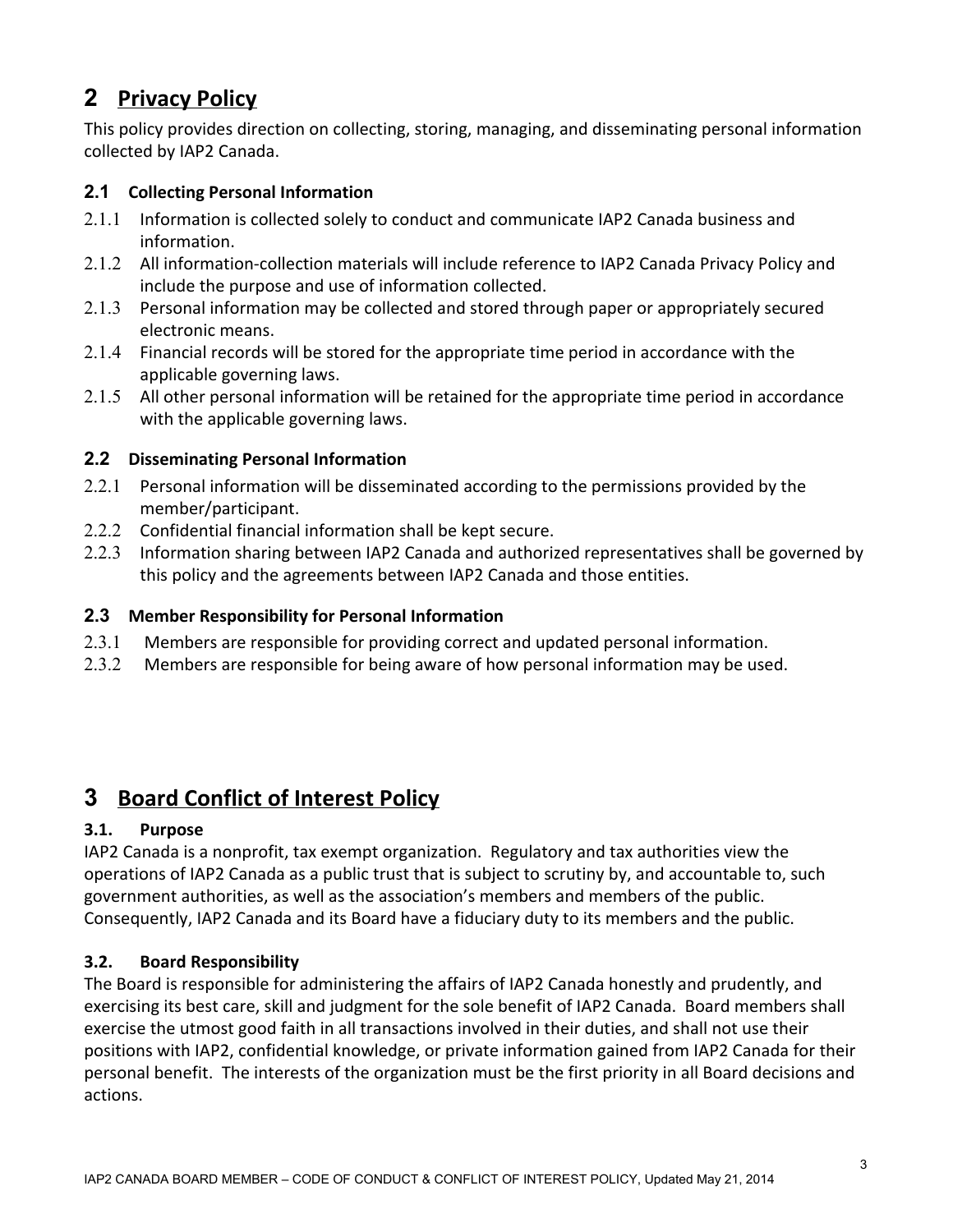#### **3.3. Areas in Which Conflicts May Arise**

Conflicts of interest may arise in the relationship of directors with individuals and organizations, including but not limited to the following:

- Persons and organizations from whom IAP2 Canada purchases goods and services to or for the benefit of IAP2 Canada.
- Persons and organizations from whom IAP2 Canada leases property and equipment.
- IAP2 Federation, Affiliates, Chapters, and similar related organizational structures.
- Organizations with whom IAP2 Canada partners.
- Donors and other persons and organizations providing tangible support to IAP2.
- Organizations that are similar to, or who are competing with, IAP2 Canada.
- Family members, friends, employees, or contractors.

Paid contractual work that constitutes a potential conflict of interest for directors may include, but are not limited to, the following:

- Income generating opportunities, including training, under circumstances where their travel and lodging expenses may be eligible for reimbursement by IAP2 Canada.
- Tasks that directors have been doing on a volunteer basis that, in the judgment of the Board, are unsustainable as a volunteer activity and that IAP2 Canada can afford to contract.
- Tasks that need to be completed more quickly than can be done following standard bidding or proposal processes.

#### **3.4. Nature of Conflicting Interest**

A conflicting interest may be defined as an interest, direct or indirect, with any persons or firms mentioned in section 3.3. that may arise through the following:

- Receiving payment for services from or through IAP2 Canada.
- Using IAP2 Canada's time, personnel, equipment or products for other than IAP2 Canadaapproved activities, programs and purposes.
- Receiving personal gifts or loans from individuals or organizations dealing or competing with IAP2 Canada.
- Holding an ownership or investment interest in any entity dealing with IAP2 Canada.

#### **3.5. Disclosure**

The lists in sections 3.3 and 3.4 are not exhaustive. It shall be the continuing responsibility of each director to scrutinize their outside interests and relationships for potential conflicts and to immediately disclose any such conflicts.

- Within two months of the start of each new term as a director, Board directors shall complete the Conflict of Interest Disclosure Statement included with the Board Letter of Commitment and return it to IAP2 Canada.
- Board directors who identify conflicts of interest subsequent to completing the Disclosure Statement shall immediately complete and submit a new Disclosure Statement.
- Within a month of receiving any Disclosure Statements, the Board or its designee shall review and determine whether the conflicts of interest could result in unfair, unnecessary or in appropriate personal benefit at the expense of the association or its members.
- For conflicts being reviewed, the Board or designee shall promptly: a) notify the affected director of its decisions; b) report to the Board; s) complete written documentation of its actions.

#### **3.6. Transactions**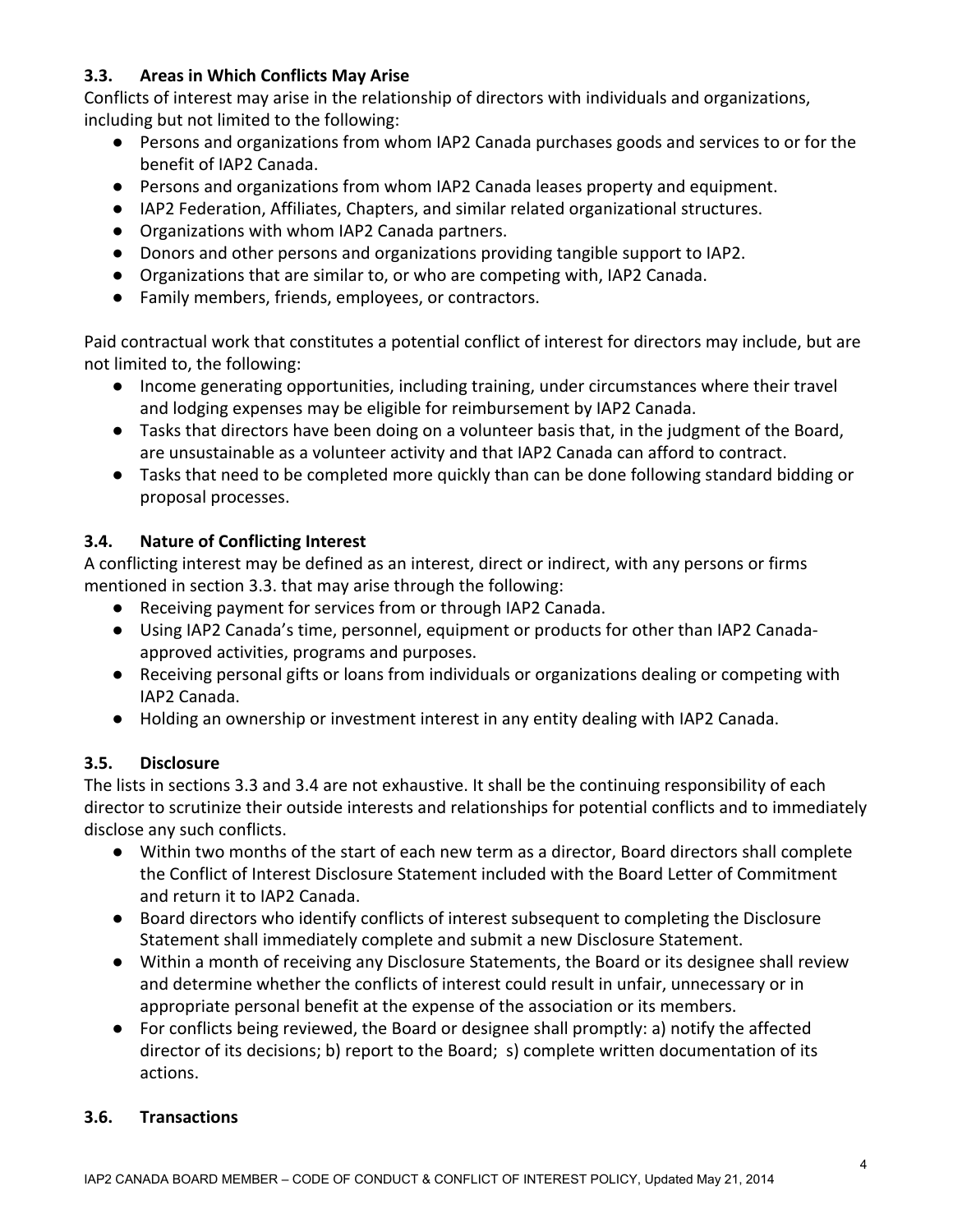Transactions where a potential conflicting interest exists may be undertaken only if **ALL**of the following are observed, as applicable:

- The conflicting interest is fully disclosed
- The person with the Conflict of Interest may participate in the discussion, but must recuse themselves from voting on such transaction.
- The Board or designee has determined that the transaction is in the best interest of the association.

# **4 Board Director Expectations**

**Title:** Member, IAP2 Canada Board of Directors

**Reports to:** Board

**Term:** Two years for elected Board members; appointed Board members serve defined terms

The following applies to IAP2 Canada Board members with regard to their term of service on the Board.

#### **4.1 Time Commitment**

- 4.1.1 Participate in at least 75% of the scheduled Board meetings each year. Give sufficient notice to Board president or designee when conflicts result in necessary absence.
- 4.1.2 Actively participate in scheduled Board retreats, planning meetings, committees, workshops, special events, or other agreed-upon Board activities.

#### **4.2 Responsibilities**

- 4.2.1 Fully understand, support, and contribute to IAP2 Canada's mission, IAP2 Core Values and IAP2 Code of Ethics.
- 4.2.2 Contribute personal and professional knowledge and expertise to support IAP2 Canada's mission.
- 4.2.3 Establish and monitor policies, goals, and strategies.
- 4.2.4 Hire, oversee, and evaluate staff and contractors.
- 4.2.5 Abide by the bylaws and policies.
- 4.2.6 Establish fiscal controls and ensure accountability.
- 4.2.7 Ensure IAP2 CANADA meets all legal and corporate requirements.
- 4.2.8 Represent and serve as an advocate for IAP2 Canada, and for IAP2 Core Values and Code of Ethics.
- 4.2.9 Keep the organization's interests as the first priority in all decisions and actions.
- 4.2.10 Conduct all business openly and transparently.
- 4.2.11 Identify and disclose potential conflict of interest situations, and recuse oneself from voting on decisions where conflict of interest occurs, either real or perceived.

Board members will complete and sign the attached Letter of Commitment and Conflict of Interest Disclosure Statement acknowledging their acceptance of these expectations and responsibilities at the start of each new Board term.